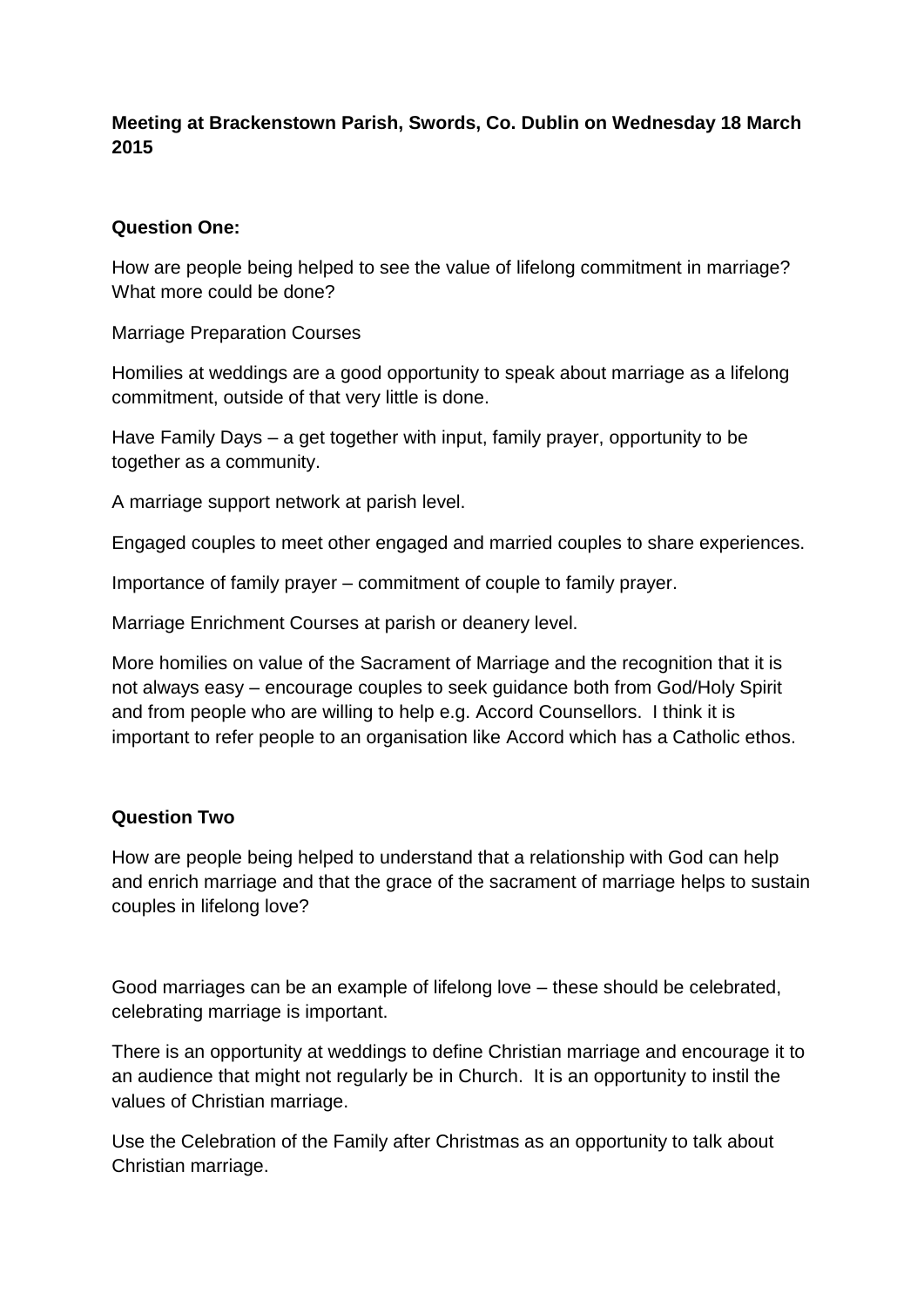Education of young couples

- On how to hand on faith
- Provide support for parents (there is an absence of extended family in communities today and families can have few supports, important to provide support)
- Faith formation for young couples
- Sharing of experience by couples married for a long time.

To share awareness that during challenging times God is there with us to support and that it is important to keep a relationship with God.

A committed relationship with God creates opportunities to be guided by what he says. (sometimes you hear in the Gospel or the readings just what you need to hear on a given day).

# **Question Three**

### **How can couples living together be encouraged to enter into marriage in the Church?**

Marriage in the Church = marriage for life (it may be understood that civil marriage can be more easily ended)

Getting married does not have to be a big affair. We need to help couples to understand that the "white wedding" is not a feature of the Church, that you can have a small intimate wedding within the Church. Maybe this needs to be said in general homilies and not wait until the couple are in the room with the Priest.

We need to sell the positives of marriage in the Church.

Couples praying together should be established in the home.

Marriage is commercialised.

Talk more about the Sacrament of Marriage. (we are not hearing about the Sacrament of Marriage). Marriage as a Sacrament is not being promoted in the Church. Speak more about the value of the Sacrament of marriage.

Marriage Preparation Courses are not fit for purpose. They are essential but not all the same.

Ask couples who are living together "what would encourage them to get married in the Church" (Research)

Tell people that support is available.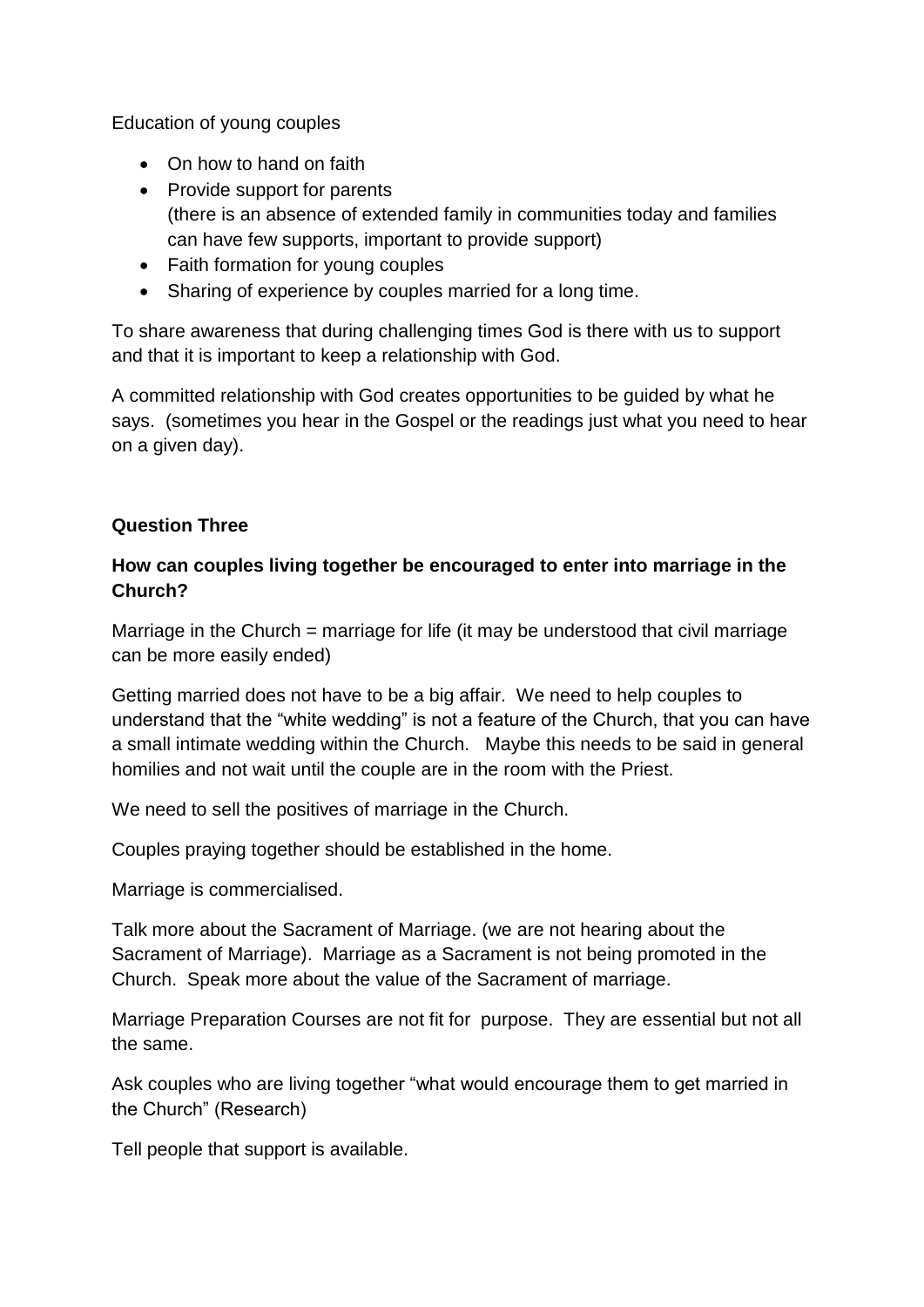Pray for newly married couples, celebrate their marriages, mention names – invite them back.

Education: people need to understand what the Sacrament means, the commandments, the word of God, commitment.

Explore possibility of having multiple weddings (reducing costs).

Church needs to sell Sacramental marriage as it is competing with civil marriage at the moment.

Some people don't want it.

Provide welcome to those not practising when they want to get married in Church.

# **Question Four:**

# **Do couples in the early years of married life need more support> If so, what?**

Yes, as before.

They need prayer, support, extended family support, values.

Often in the early years of marriage couples are working hard and can live in isolation in parish communities. We need to find a way to welcome and encourage them into the parish community. When a couple have their children and especially when those children start school, it is a great opportunity to bring them into the parish community.

### **Question Five:**

# **How can the Irish Church respond compassionately to people in irregular unions while remaining faithful to the teaching of Christ and the Church?**

Education – RSE classes – to define what is regular and irregular.

Respect and recognise people's journey's to God.

Move away from condemnation and be mindful of language used.

Welcome those in "irregular" as much as possible into the life of the Church.

Accessibility to supports – follow up from marriage preparation courses, bring couples back.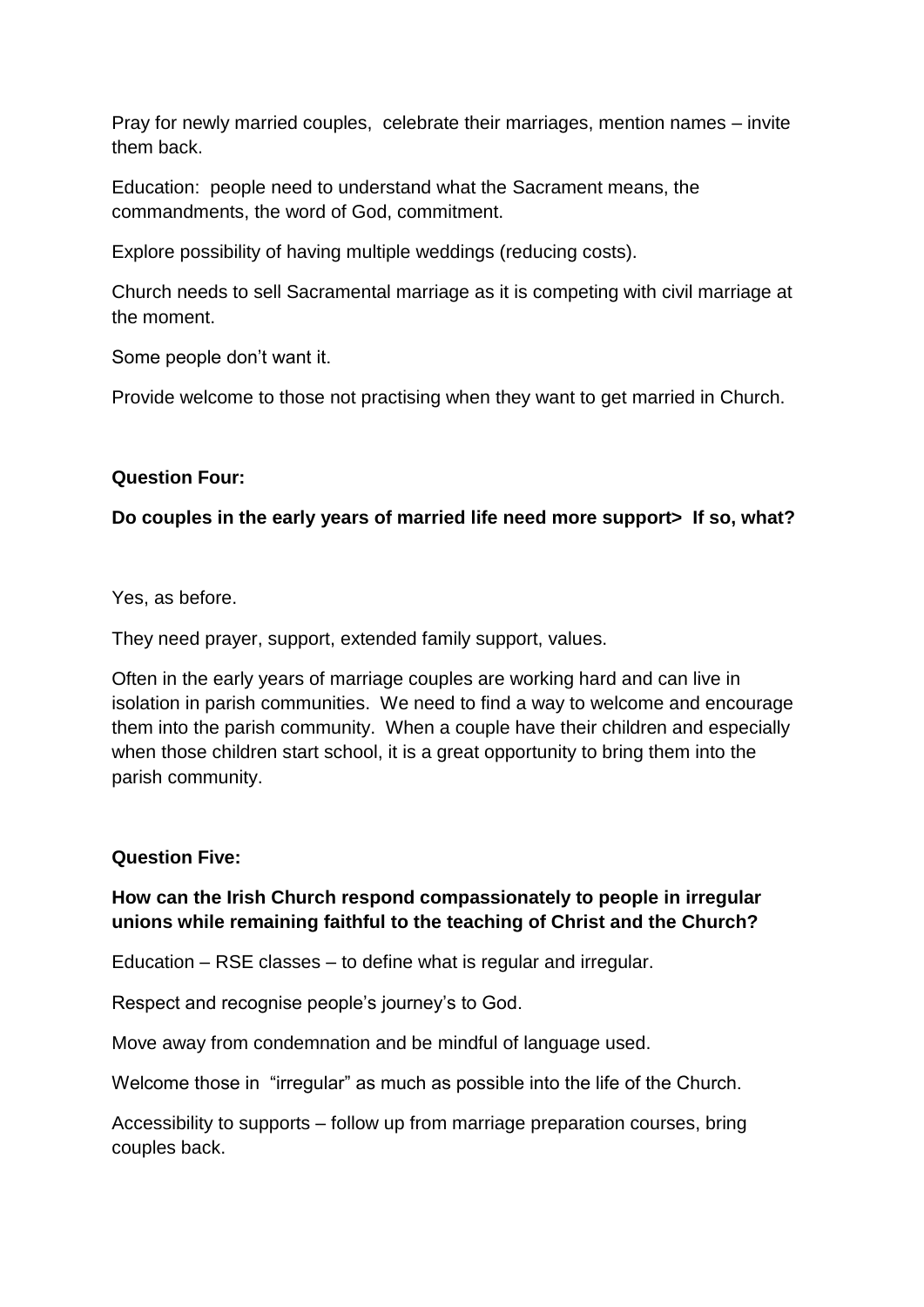Prayer for families.

Clarity around Eucharist for those in irregular unions.

The Eucharist helps us to heal – allow people to receive Eucharist.

Church needs to look at "state of grace" before attending Eucharist. (example given of Judas being at the table with Jesus).

Encourage those who do not feel completely at ease in the Church to come to the altar for a blessing so that they feel part of the community.

#### **Question Six**

# **How can the Irish Church respond better to lesbian and gay people and their families?**

The Church to be non-judgemental and compassionate

Avoid discrimination

Look at support groups with parishes for families – parents, children. Mention of organisation called Courage.

People wondered how to respond to situations e.g. invited to a gay marriage or a civil marriage, do they go, go with conscience?

Recognise that lesbian and gay people will already have experienced a lot of discrimination in their lives and need the support of a Christian community.

#### **Question Seven**

#### **What more can we do to prevent abortion and foster a genuine culture of life?**

Prayer

Support – financial and emotional for those who find themselves pregnant.

Physical presence at clinics to prevent abortions.

Giana Care – support organisation in Dorset Street.

Make resources available to women known.